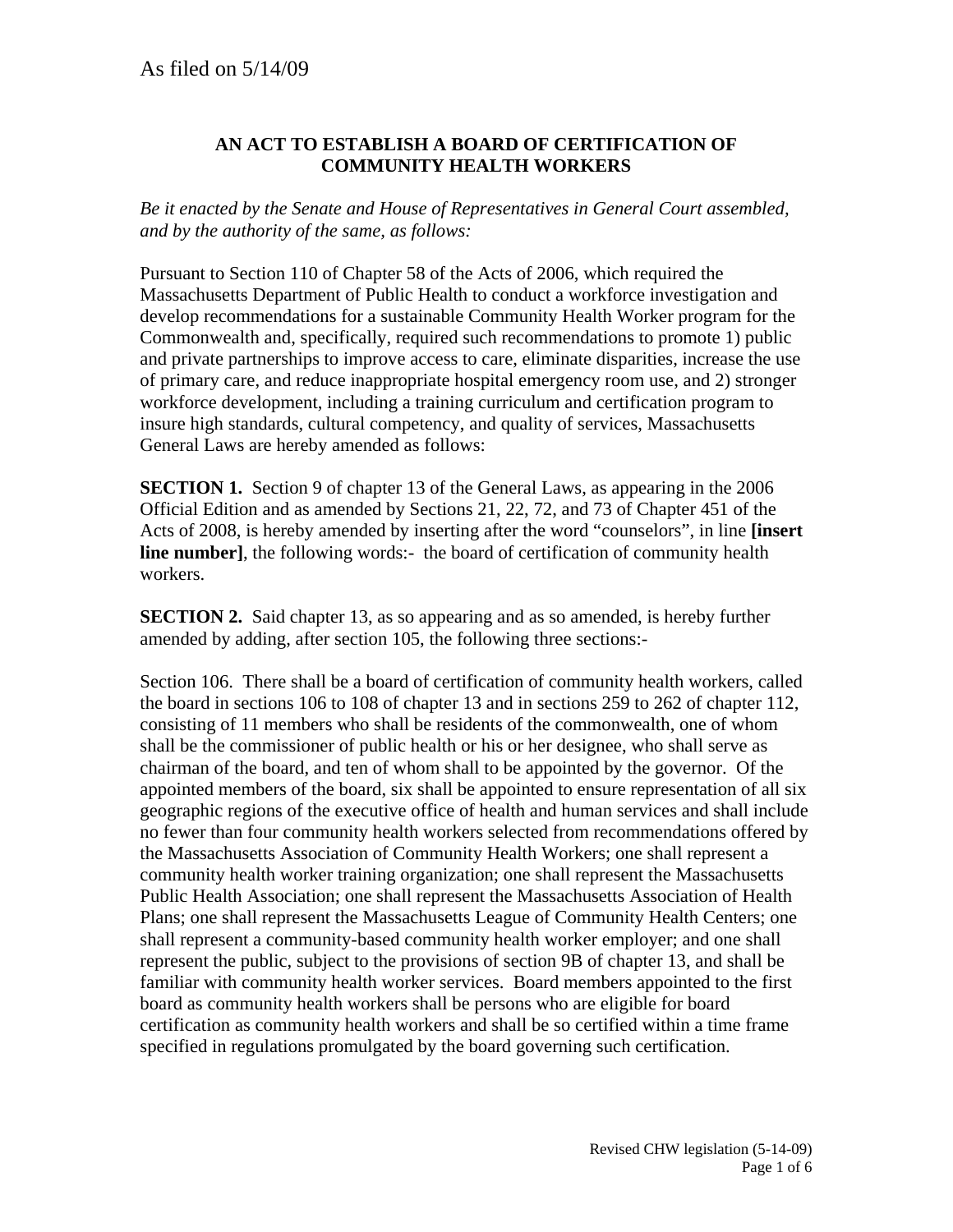## As filed on 5/14/09

The term of office of each appointed member of the board shall be three years, except that of the appointed members of the first board, three members shall be appointed for terms of one year, three members for terms of two years, and three for terms of three years. At least one member who is a community health worker shall be appointed for the initial term of three full years. No member shall be appointed to more than two consecutive full terms; provided, however, a member appointed for less than a full term may serve two full terms in addition to such part of a full term, and a former member shall again be eligible for appointment after a lapse of one or more years. Upon the expiration of his or her term of office, a member of the board shall continue to serve until the appointment of a successor. Any member of the board may be removed by the governor for neglect of duty, misconduct, malfeasance, or misfeasance in office after being given a written statement of the charges against him or her and sufficient opportunity to be heard thereon. Upon the death, resignation or removal for cause of any member of the board, the governor shall fill the vacancy for the remainder of that member's term.

Section 107. The board shall meet at least quarterly or more often upon the call of the chairman at such times and places as the chairman shall designate. The board shall, at its first meeting and annually thereafter, elect from among its members a vice-chairman and a secretary. Such officers shall serve until their successors are elected and qualified. A quorum of the board shall consist of a majority of the members. The board shall keep records and minutes as are necessary to carry out its duties and as otherwise required by law. Board members shall serve without compensation, but shall be reimbursed for actual and reasonable expenses incurred in the performance of their official duties. The board shall be supported with a director, administrative assistant, and such other professional staff and operating expenses as are required to discharge its duties.

Section 108. In addition to those powers and duties set forth in sections 106 and 107 of chapter 13, the board shall have the following powers and duties:

(a) to develop and administer a program for certification of community health workers , and to establish education, training, experience, and other qualifications for such certification, application requirements, and standards for practice as a certified community health worker in the commonwealth;

(b) to set standards and requirements for the establishment, board evaluation, and board approval or board acceptance of community health worker education and training programs in the commonwealth, the successful completion of which shall make individuals and community health workers eligible to apply to the board for certification as a community health worker;

(c) to set standards and requirements for approval or acceptance of continuing education courses and programs as the board may require for the biennial renewal of a community health worker certificate previously issued by the board;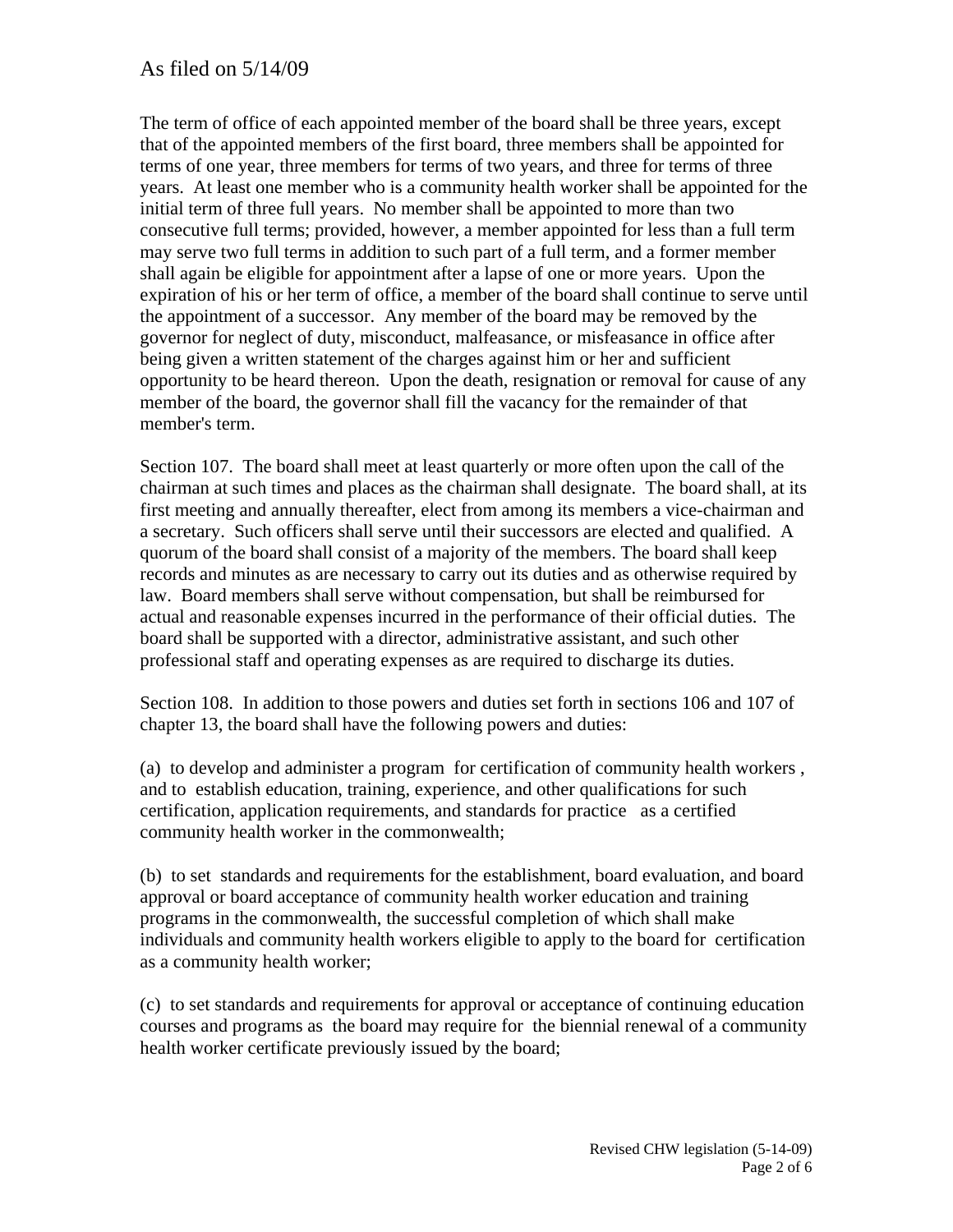(d) to establish minimum education, training, experience, and other qualifications that a certified community health worker must possess in order to qualify as a trainer in any education, training, or continuing education program for community health workers approved or accepted by the board;

(e) to establish a means to acknowledge, document, and assess relevant education, training, experience, mastery of core competencies, or other qualifications acquired by community health workers practicing in the commonwealth before enactment of the community health worker certification provisions of sections 106 to 108 of chapter 13 and sections 259 to 262 of chapter 112 for purposes of certification without completion of a community health worker education and training program approved or accepted by the board;

(f) to establish and implement procedures for receipt, review, and action upon applications for certification as a community health worker and the biennial renewal of such certification, for which the board may require documentation of completion of continuing education, and the issuance of certificates of competency to practice as a community health worker;

(g) be authorized to make, adopt, amend, repeal, and enforce such rules and regulations consistent with law as it deems necessary for the protection of the public health, safety, and welfare and for proper administration and enforcement of its responsibilities;

(h) to collect reasonable fees established pursuant to the provisions of section 3B of chapter 7 and to deposit such fees into the Quality in Health Professions Trust Fund pursuant to section 35X of chapter 10 to support board operations and administration;

(i) to identify and adopt a certification examination or other means to assess community health worker competency in connection with board certification, should the board determine that such examination would enhance the advancement of the practice and profession of community health workers;

(j) to establish tiered classes or levels of practice as a certified community health worker and certification requirements for each established class or level, including a class or level which qualifies a board-certified community health worker to act as a trainer in an education, training, or continuing education program approved or accepted by the board, for the purpose of enhancing career advancement as such tiered classes or levels of practice may be determined necessary by the board for that purpose following study and assessment by the board, with the assistance and advice of interested parties;

(k) to certify as a community health worker an applicant who has been duly certified as a community health worker under the laws of a state, territory or commonwealth of the United States or the District of Columbia where the requirements for certification are, in the opinion of the board, equivalent to those in the commonwealth for community health workers and such applicant submits documentation satisfactory to the board of such certification and the requirements therefor;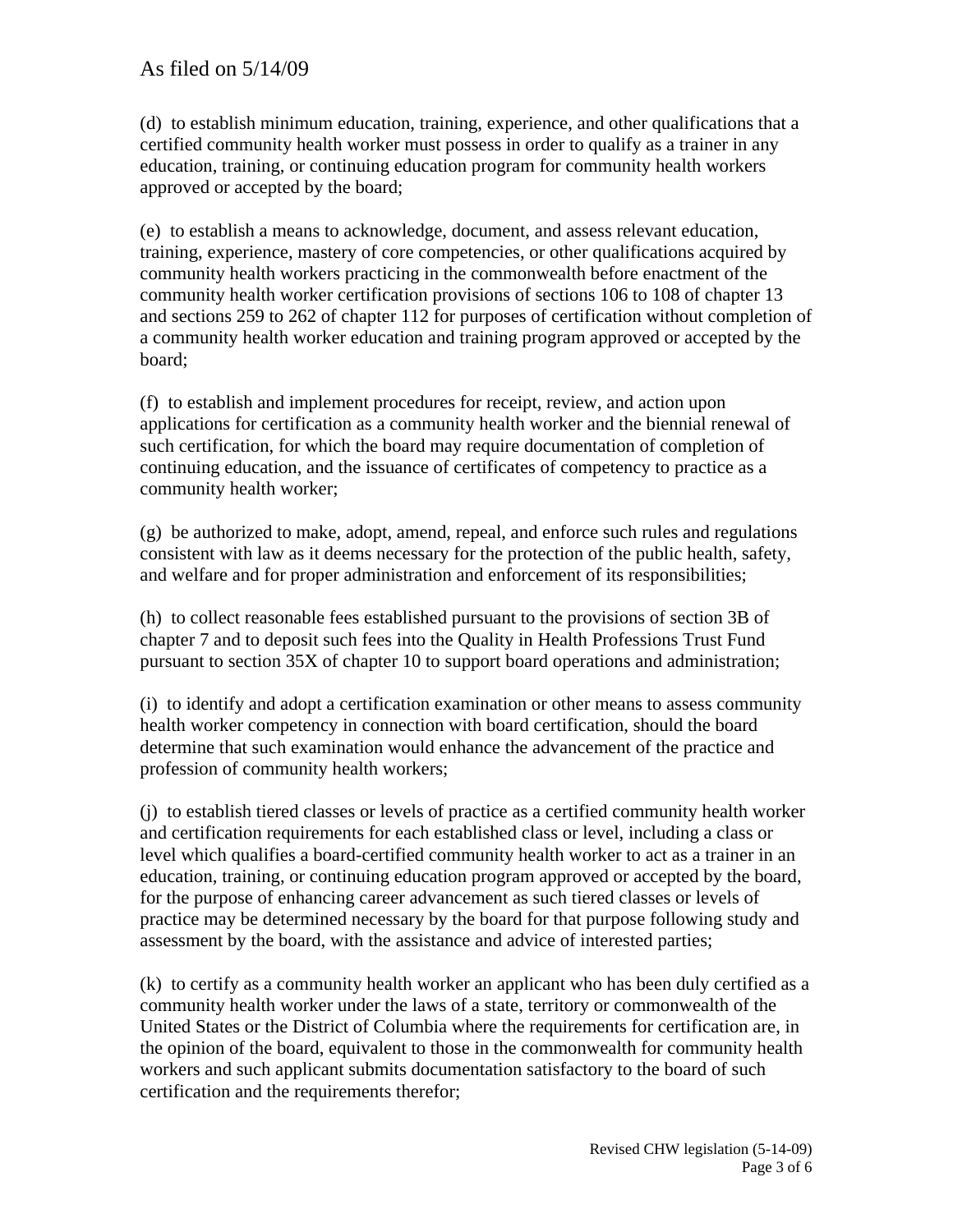(l) to establish grounds for complaints related to the practice of community health workers and to establish and implement procedures for the review, investigation, and resolution of such complaints;

(m) to establish the disciplinary actions available to the board in connection with complaint resolution, which may include: a fine; the censure, suspension, revocation or denial of a certificate issued by the board; denial of certificate renewal; placing a certificate on probation; or issuing a reprimand to the certificate holder; or some combination of the foregoing; and to discipline certificate holders in accordance with procedures established by the board that shall conform with chapter 30A and the Standard Adjudicatory Rules of Practice and Procedure, 801 CMR 1.01 *et seq*.;

(n) to perform such other functions and duties as may be required to carry out this section.

**SECTION 3.** Chapter 112 of the General Laws, as appearing in the 2006 Official Edition and as amended by Sections 21, 22, 72, and 73 of Chapter 451 of the Acts of 2008, is hereby amended by adding, after section 258, the following four sections:-

Section 259. The following words as used in sections two 259 to 262, inclusive, unless the context otherwise requires, shall have the following meanings:-

"Board-approved education and training program", a training and education program for community health workers that meets standards established by the board for such education and training, the successful completion of which shall make individuals and community health workers eligible to apply to the board for certification as a community health worker.

"Certificate", the document issued by the board to qualified applicants for certification as a community health worker that indicates that its holder has met specified competency requirements to practice as a certified community health worker as established by the board.

"Certification", the voluntary process by which an agency grants recognition and use of a credential to individuals who have met predetermined and standardized requirements. Certifying agencies may require individuals to be periodically recertified.

"Certified community health worker", a community health worker to whom the board has duly issued a certificate of competency to practice as a certified community health worker.

 "Community health worker", a public health worker who applies his or her unique understanding of the experience, language, and/or culture of the populations he or she serves through one or more of the following roles: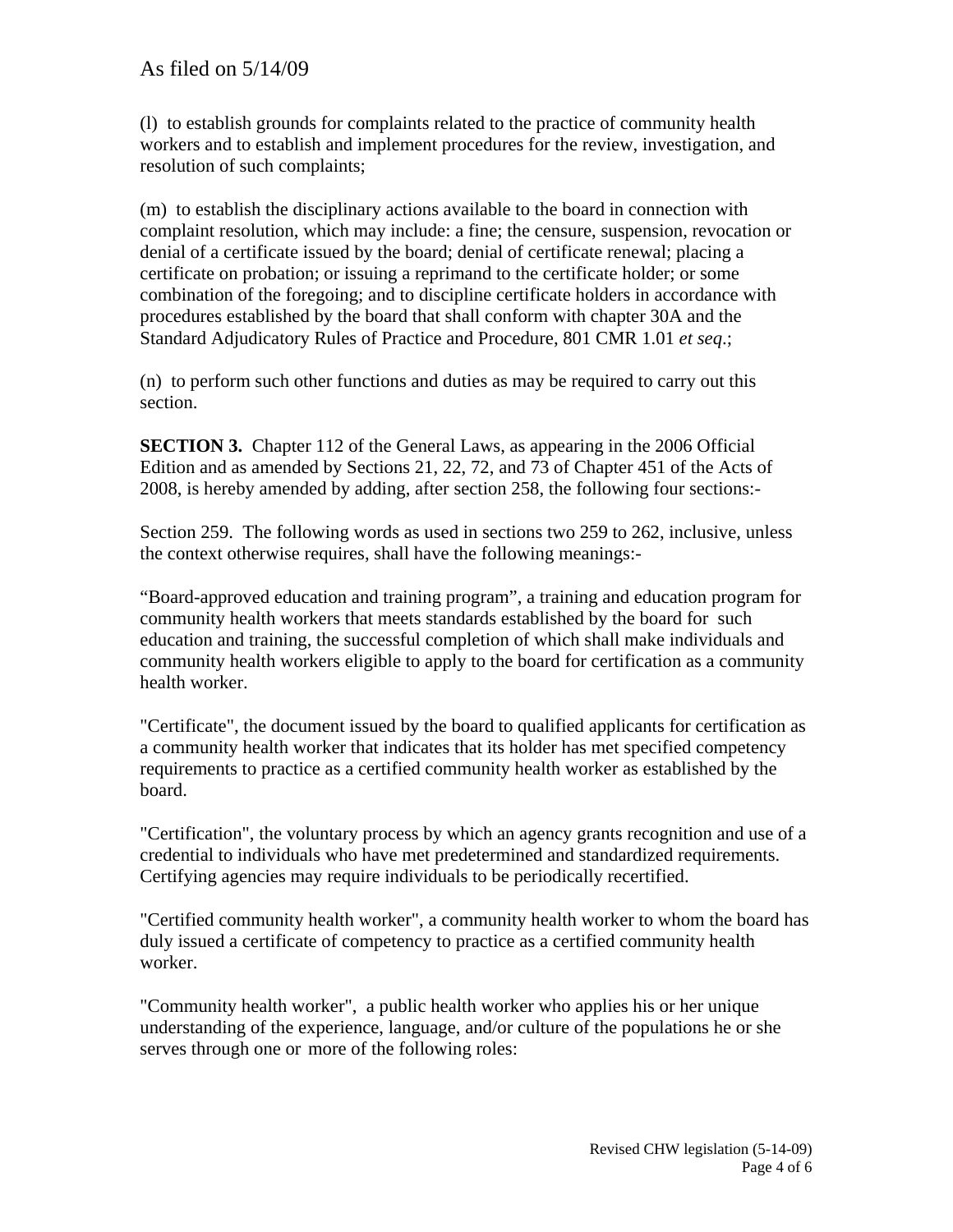a) Providing culturally appropriate health education, information, and outreach in community-based settings, such as homes, schools, clinics, shelters, local businesses, and community centers;

 b) bridging/culturally mediating between individuals, communities, and health and human services, including actively building individual and community capacity;

- c) assuring that community members access the services they need;
- d) providing direct services, such as informal counseling, social support, care coordination, and health screenings; and
- e) advocating for individual and community needs.

The board may identify additional roles that may emerge in the development of community health worker practice.

Community health workers are distinguished from other health professionals in that they: (a) are employed primarily for their understanding of, and connection with, the populations and communities they serve;

(b) conduct outreach during a significant portion of the time they provide services through one or more of the roles set forth in this section; and

(c) have experience providing services in community settings.

"Core competencies", a set of overlapping and mutually reinforcing skills and knowledge essential for effective community health work in core areas that include, but are not limited to:

- (a) outreach methods and strategies;
- (b) client and community assessment;
- (c) effective communication;
- (d) culturally based communication and care;
- (e) health education for behavior change;
- (f) support, advocate and coordinate care for clients;
- (g) application of public health concepts and approaches;
- (h) community capacity building; and
- (i) writing and technical communication skills.

"Practice as a community health worker", use by a community health worker of the education, training, and experience in the community health worker core competencies to effectively provide services to the communities and populations he or she serves through one or more of the roles set forth in this section.

Section 260. An application for certification as a community health worker shall be made on forms approved by the board, signed under the pains and penalties of perjury by the person certifying the information contained therein, and accompanied by the required fee. The fee for certification shall be determined by the secretary of administration and finance pursuant to section 3B of chapter 7. An applicant for certification as a community health worker shall furnish satisfactory proof that he or she is at least 18 years old, is of good moral character, and has met all the education, training, and experience requirements and qualifications as established by the board. Each certificate holder shall carry board-issued documentation of